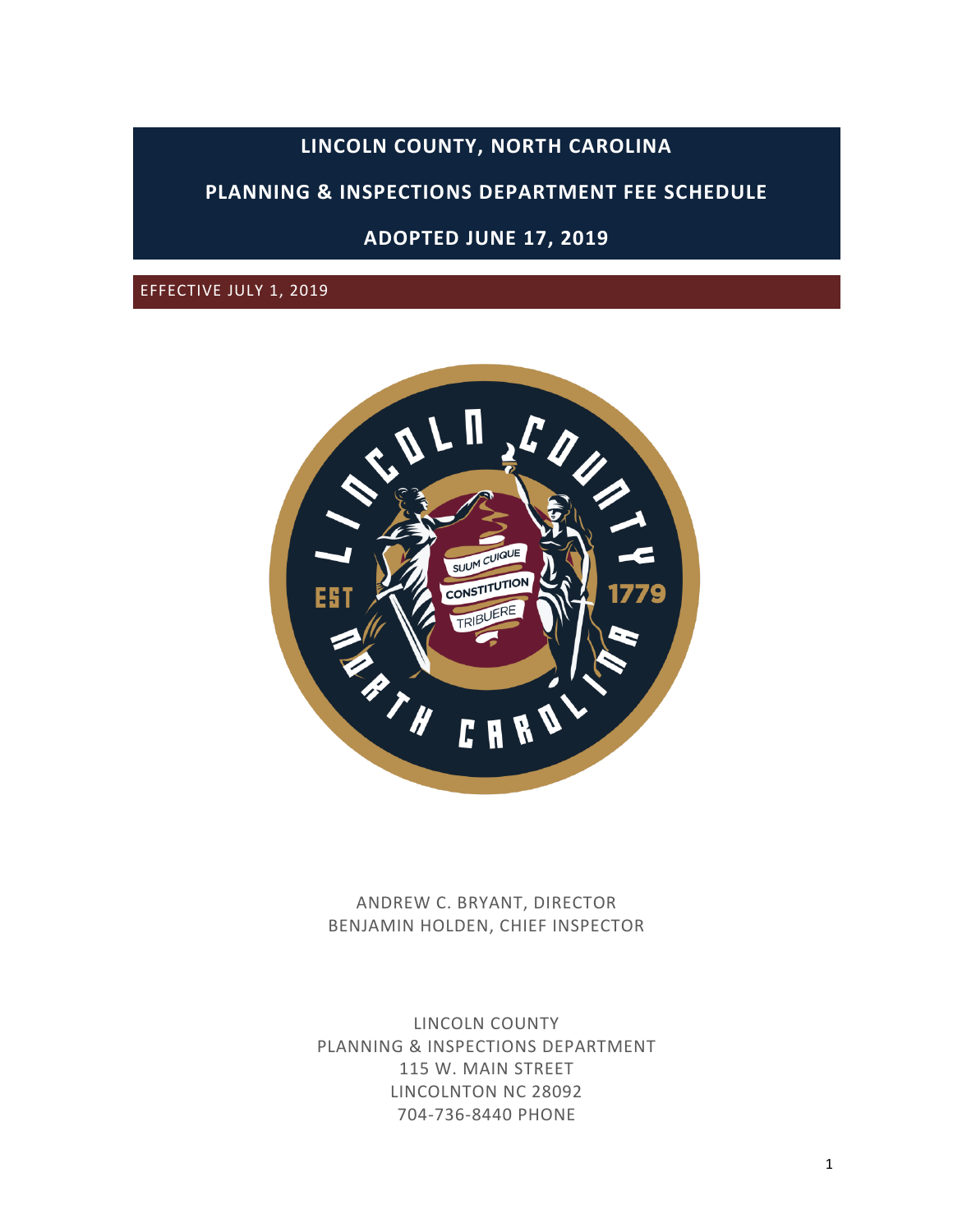#### **TABLE OF CONTENTS:**

| SECTION:     |                                 | <b>PAGE</b>    |
|--------------|---------------------------------|----------------|
| $\mathbf{L}$ | <b>INSTRUCTIONS</b>             | $\overline{2}$ |
| н.           | <b>ADMINISTRATIVE</b>           | 3              |
| Ш.           | <b>LAND USE</b>                 | 4              |
| IV.          | <b>RESIDENTIAL CONSTRUCTION</b> | 5              |
| v.           | <b>INDIVIDUAL PERMITS</b>       | 6              |
| VI.          | <b>COMMERCIAL CONSTRUCTION</b>  | 6              |
| VII.         | <b>COMMERCIAL PLAN REVIEW</b>   | 8              |
| VIII.        | <b>MISCELLANEOUS</b>            | 8              |
| IX.          | <b>PENALTIES</b>                | 8              |
| <b>X.</b>    | <b>DEFINITIONS</b>              | 9              |

### I. INSTRUCTIONS

- **1. Administrative Fees –** are basic fees covering the costs of copies made and similar office services.
- **2. Land Use Fees -** These cover the planning fees and zoning permits. Please note that zoning permits are issued in conjunction with the building permits and do not require separate forms or additional trips to the office.
- **3. Building Permit Fees –** The building permit fees are detailed under the headings *Residential Construction, Individual Permits*, & *Commercial Construction* and are based on the application type.
- **4. Payment** Fees may be paid with cash, check or credit. If a charge agreement has been completed and approved, you may charge the fees to your account. Statements are sent out at the end of each month. It is your responsibility to pay for charges on a timely basis. Once the account is 30 days delinquent all building inspections will cease until payment is received in full. If the account reaches 60 days of delinquency your charge account will be suspended for a period of six months. During the six month period all permits will have to be paid by cash or certified check.

If you are doing work that is not otherwise outlined in this fee schedule please consult with the Building Official to determine necessary permits.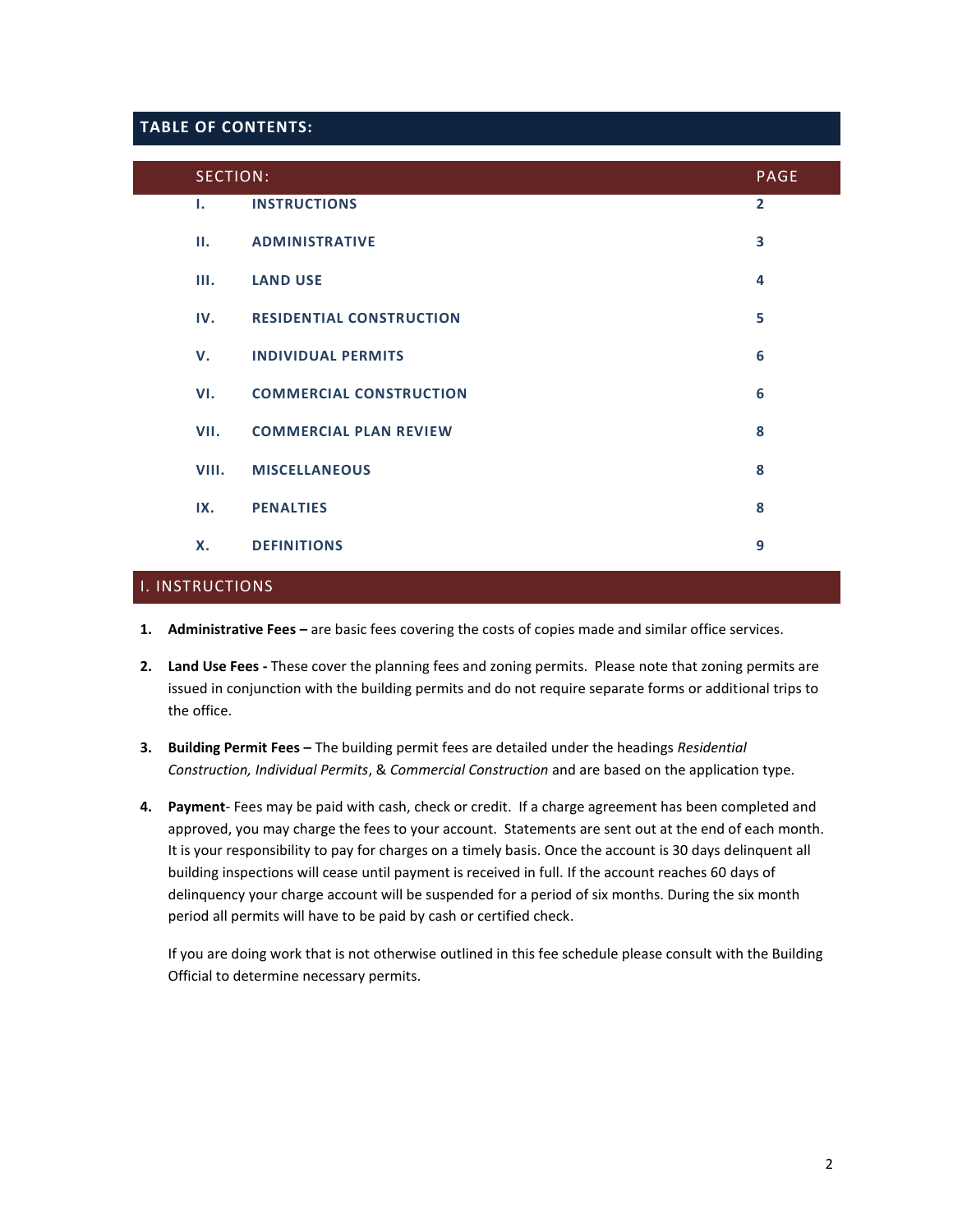# II. ADMINISTRATIVE

|                                                      | A. HARD COPIES OF ORDINANCES/LAND USE DEVELOPMENT PLAN    |                       |
|------------------------------------------------------|-----------------------------------------------------------|-----------------------|
| 1.                                                   | Unified Development Ordinance                             | \$35                  |
| 2.                                                   | Land Use Plan                                             | \$35                  |
| 3.                                                   | All other plan documents                                  | \$15                  |
|                                                      |                                                           |                       |
|                                                      | <b>B. PERMIT REPORTS</b>                                  |                       |
| 1.                                                   | Permits issued per month, per quarter, or per year (each) | \$5                   |
| 2.                                                   | Complete inspection record (per permit)                   | \$5                   |
| 3.                                                   | Permits by Contractor                                     | \$5                   |
| 4.                                                   | Owner/Builder permits issued                              | \$10                  |
| 5.                                                   | Active permit listing (per year)                          | \$20                  |
| 6.                                                   | Mass permit printing (per year)                           | \$20                  |
| 7.                                                   | Any other customized report not listed above              | \$10                  |
| 8.                                                   | Phase 1 Environmental Inquiries                           | \$50                  |
| C. COPIES                                            |                                                           |                       |
| 1.                                                   | Small format copies or prints (per sheet, b&w)            | \$0.10                |
| 2.                                                   | Small format copies or prints (per sheet, color)          | \$0.35                |
| Large format copies or prints (per sheet, b&w)<br>3. |                                                           | \$5                   |
| 4.                                                   | Small format copies or prints (per sheet, color)          | \$15                  |
| 5.                                                   | Data transfer                                             | \$5                   |
|                                                      | D. CUSTOM MAPS                                            |                       |
|                                                      | Maps from existing data                                   |                       |
| 1.                                                   | 11 x 17                                                   | \$10                  |
| 2.                                                   | 18 x 24                                                   | \$15                  |
| 3.                                                   | 24 x 36                                                   | \$20                  |
| 36 x 48<br>4.                                        |                                                           | \$30                  |
|                                                      | 5. $22 \times 54$                                         | \$35                  |
| 6.                                                   | 36 x 72                                                   | \$45                  |
| 7.                                                   | 36 x 96                                                   | \$55                  |
|                                                      | <b>Custom Maps Products (New Data)</b>                    | \$35/hour + size cost |
|                                                      | <b>E. STREET SIGNS</b>                                    | \$100                 |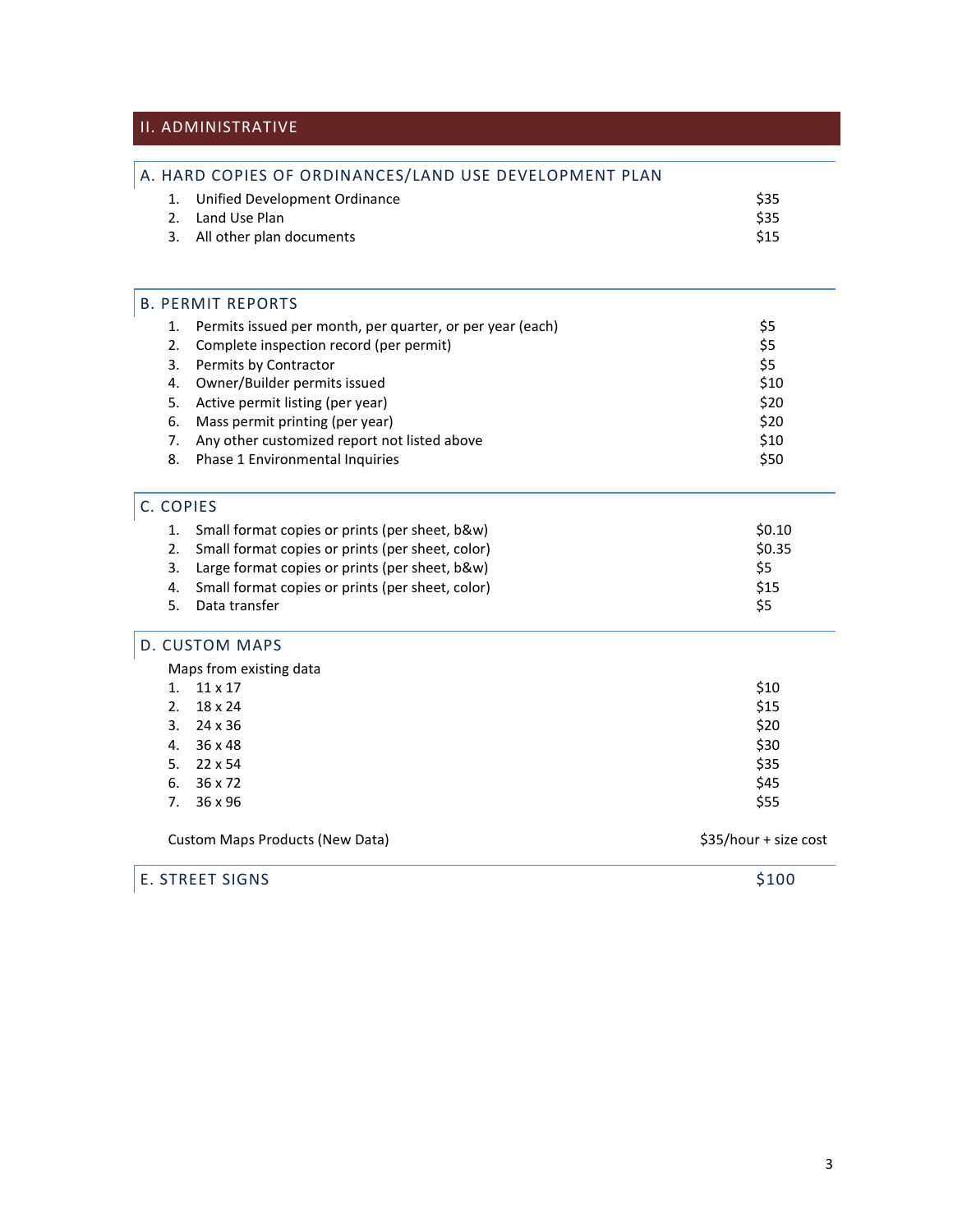## III. LAND USE

#### A. FLOOD DAMAGE PREVENTION ORDINANCE

| 1.               |                                   | Development permits                                            |                                     | \$200  |
|------------------|-----------------------------------|----------------------------------------------------------------|-------------------------------------|--------|
| <b>B. ZONING</b> |                                   |                                                                |                                     |        |
| 1.               |                                   | Residential permit                                             | (Including pools and piers)         | \$75   |
| 2.               |                                   | Non-residential Permit                                         |                                     | \$100  |
| 3.               |                                   | <b>Temporary Use Permit</b>                                    | (Including accessory care provider) | \$75   |
| 4.               |                                   | Major Site Plan Review                                         |                                     | \$1000 |
| 5.               |                                   | Map Amendment                                                  |                                     |        |
|                  |                                   | a) $<$ 2 acres                                                 |                                     | \$200  |
|                  | b)                                | 2-5 acres                                                      |                                     | \$400  |
|                  | c)                                | 5+acres                                                        |                                     | \$800  |
| 6.               |                                   | Non-Conforming Use                                             |                                     | \$200  |
| 7.               |                                   | <b>Conditional Use</b>                                         |                                     |        |
|                  | a)                                | Site <2 acres                                                  |                                     | \$250  |
|                  | b)                                | Site >2 acres                                                  |                                     | \$500  |
| 8.               | Parallel Conditional Use Rezoning |                                                                |                                     |        |
|                  | a)                                | Site <2 acres                                                  |                                     | \$200  |
|                  | b)                                | Site >2 acres                                                  |                                     | \$400  |
| 9.               | <b>Conditional District</b>       |                                                                |                                     |        |
|                  | a)                                | <2 acres                                                       |                                     | \$400  |
|                  | b)                                | 2-5 acres                                                      |                                     | \$800  |
|                  | c)                                | 5+acres                                                        |                                     | \$1200 |
|                  |                                   | 10. Planned Development                                        |                                     |        |
|                  | a)                                | 51 - 300 units, or 50,000 -100,000 sf of commercial floor area |                                     | \$1500 |
|                  | b)                                | $301 - 600$ units, $100,000 - 250,000$ sf                      |                                     | \$3000 |
|                  | c)                                | 601+ units, >250,000                                           |                                     | \$5000 |
|                  |                                   | 11. Zoning Vested Right                                        |                                     | \$250  |
|                  | $C[1]$ $D[1]$ $D[1]$ $D[1]$       |                                                                |                                     |        |

### C. SUBDIVISION

|    | 1. Minor & Family Subdivision Review                               | $$150 + 10.00$ per lot |
|----|--------------------------------------------------------------------|------------------------|
|    | 2. Major Subdivision Preliminary Approval                          | \$300                  |
| 3. | <b>Major Subdivision Review</b>                                    | $$300 + 20.00$ per lot |
|    | 4. Exempt Plat Review                                              | \$75                   |
|    | 5. Letter of Credit/Surety Bond/Cash Bond (Application and Review) | \$300                  |
| 6. | Renewal of Letter of Credit/Surety Bond/Cash Bond                  | \$150                  |
|    | 7. TRC Review                                                      | \$300                  |

### D. WATERSHED

| 1. Site plan review       | Engineer's fee (min. \$300) |
|---------------------------|-----------------------------|
| 2. Annual inspection fee  | Engineer's fee (min. \$150) |
| 3. Conditional use permit | \$1000                      |

#### E. VARIANCES, APPEALS, AND TEXT AMENDMENTS 1. Appeal from decision  $\frac{1}{200}$

| 1. Appeal from decision           | SZUU  |
|-----------------------------------|-------|
| 2. Request for variance or relief | \$400 |
| 3. Text amendment                 | \$400 |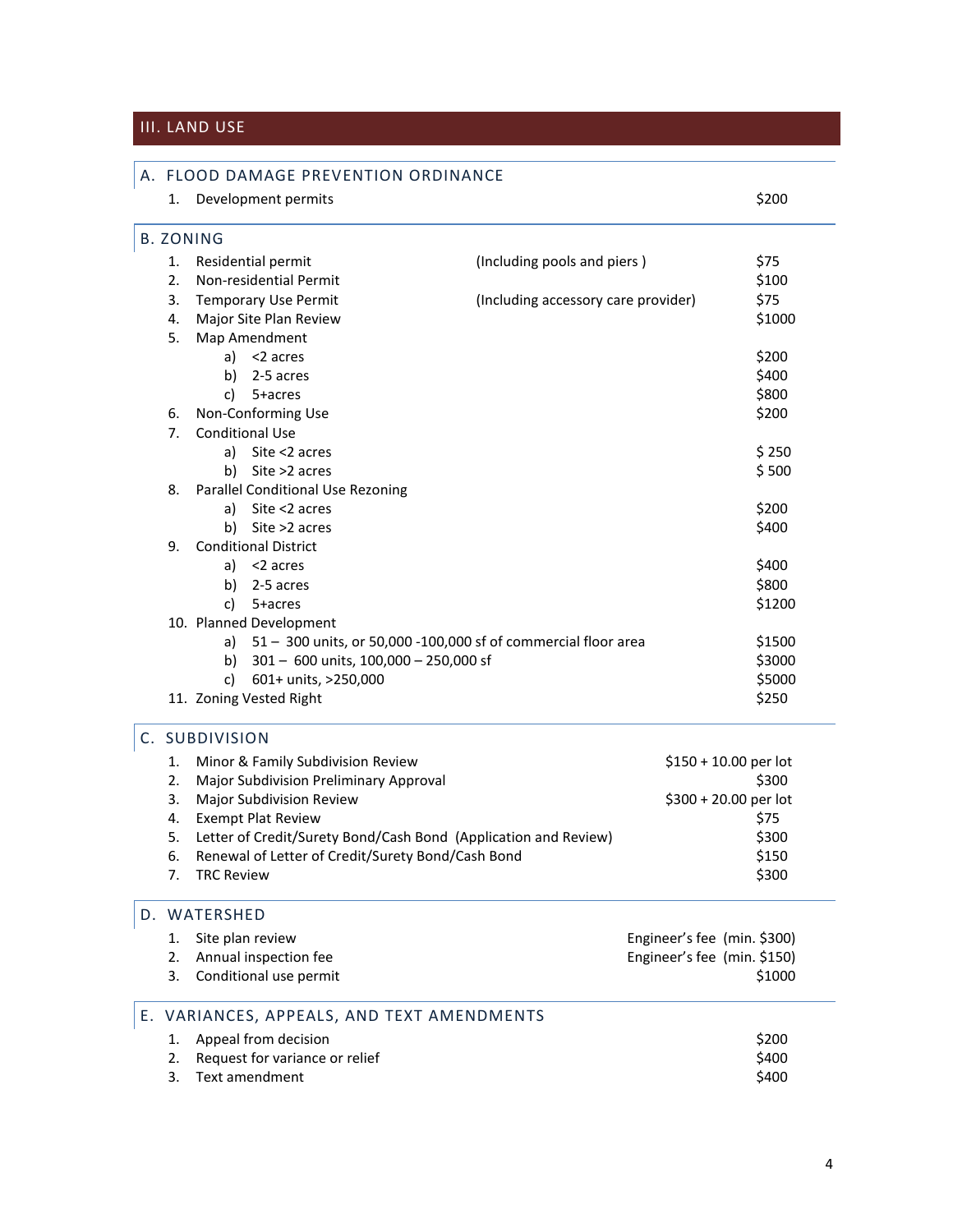# **F. HISTORIC PRESERVATION**

| 1. Certificate of Appropriateness      | \$100 |
|----------------------------------------|-------|
| 2. Local Historic Landmark Designation | \$200 |

## IV. RESIDENTIAL CONSTRUCTION

| <b>APPLICATION TYPES</b>                                | \$/SQ. FT.                                                                                                | MIN. FEE |
|---------------------------------------------------------|-----------------------------------------------------------------------------------------------------------|----------|
| A. SINGLE-FAMILY RESIDENTIAL (DETACHED/ATTACHED)        |                                                                                                           |          |
|                                                         |                                                                                                           |          |
| New construction, Additions<br><b>Building</b>          | \$.35/sq. ft.                                                                                             | \$100    |
| Electrical                                              | \$.05/sq. ft.                                                                                             | \$75     |
| Mechanical                                              | \$.05/sq. ft.                                                                                             | \$75     |
| Plumbing                                                | \$.05/sq. ft.                                                                                             | \$75     |
| <b>B. OTHER RESIDENTIAL STRUCTURES</b>                  |                                                                                                           |          |
| Renovations, accessory buildings, moved home, and decks |                                                                                                           |          |
| <b>Building</b>                                         | $$.15/sq.$ ft.                                                                                            | \$75     |
| Electrical                                              | \$.05/sq. ft.                                                                                             | \$75     |
| Mechanical                                              | \$.05/sq. ft.                                                                                             | \$75     |
| Plumbing                                                | \$.05/sq. ft.                                                                                             | \$75     |
|                                                         | C. MANUFACTURED HOMES (BLANKET PERMIT INCLUDING B, E, M, P & DECKS)                                       |          |
| 1. Single-wide                                          |                                                                                                           | \$300    |
| 2. Double-wide                                          |                                                                                                           | \$350    |
| 3. Triple-wide                                          |                                                                                                           | \$400    |
| D. SWIMMING POOLS (BUILDING)                            |                                                                                                           | \$75     |
| Swimming Pools (electrical)<br>1.                       |                                                                                                           | \$75     |
| Swimming Pools (mechanical)<br>2.                       |                                                                                                           | \$75     |
| E. PIERS, BOATSLIPS, ETC.                               |                                                                                                           | \$250    |
| F. TEMPORARY POLE ONLY                                  |                                                                                                           | \$75     |
| <b>G. TEMPORARY POWER ON RESIDENCE</b>                  |                                                                                                           | \$200    |
|                                                         | (All but \$100, to be refunded after final approval. Refund must be requested with 90 days of CO or COC.) |          |
| H. CHANGE OF CONTRACTOR                                 |                                                                                                           | \$25     |
| I. DEMOLITION PERMIT                                    |                                                                                                           | \$75     |
| J. RESIDENTIAL RETAINING WALL                           |                                                                                                           | \$75     |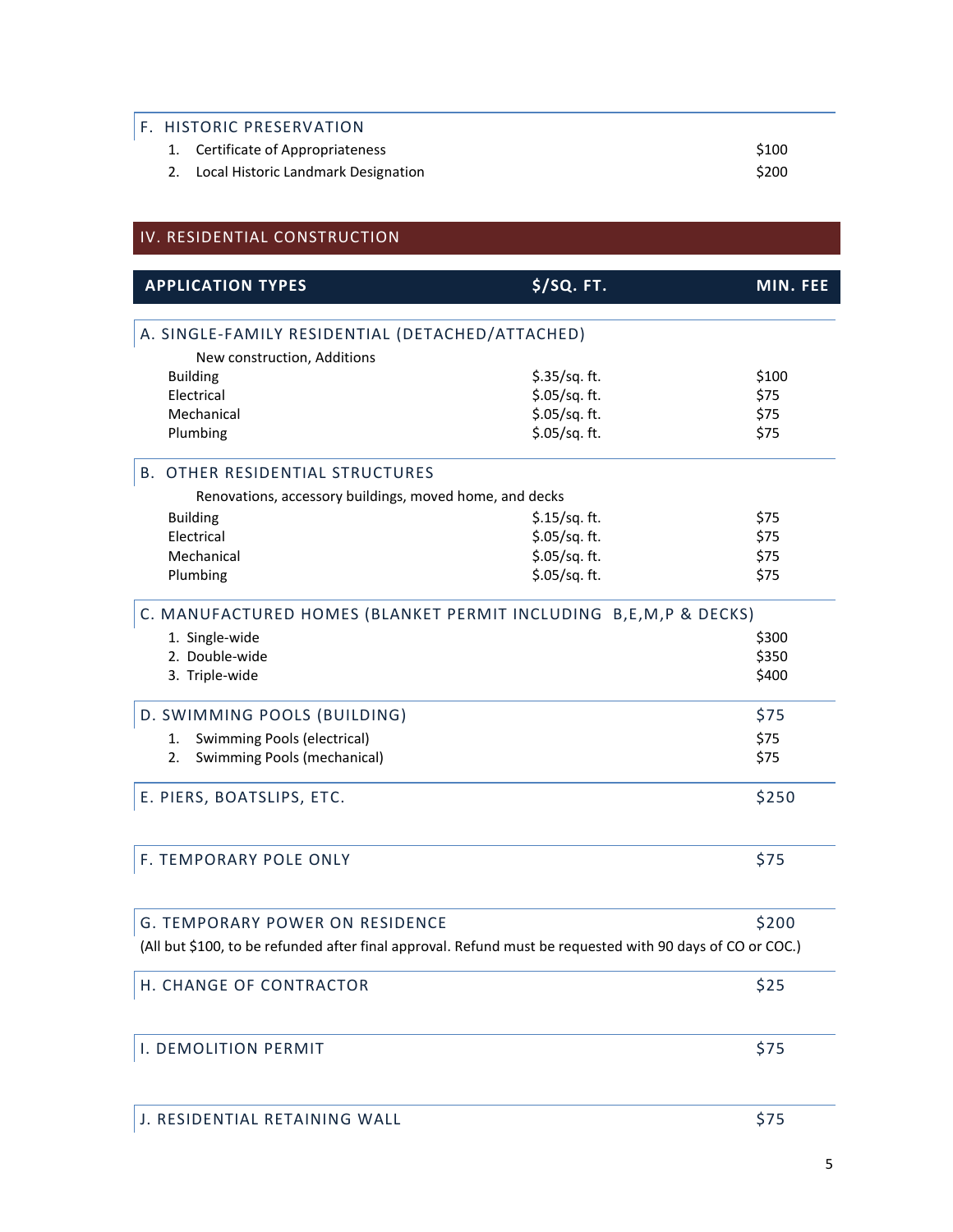#### V. INDIVIDUAL PERMITS (RESIDENTIAL)

# A. ELECTRICAL PERMIT FEES: 1. PV Systems  $$150$ 2. Generators \$150 3. Minimum fee for anything not otherwise described here \$75 B. MECHANICAL PERMIT FEES: Minimum Fee (per system)  $$75$ C. PLUMBING PERMIT FEES: Minimum Fee \$75

#### D.GRINDER PUMP FEES:

Private Grinder Pumps are included with the plumbing & electrical permit for the house. This fee shall apply if a different contractor is installing the grinder pump.

| 1. Electrical | \$50 |
|---------------|------|
| 2. Plumbing   | \$50 |

#### VI. COMMERCIAL CONSTRUCTION

### A. NEW CONSTRUCTION, RENOVATIONS, ADDITIONS, ALTERATIONS AND/OR ACCESSORY BUILDINGS

| <b>Occupancy</b><br><b>Classification</b> | Bldg. | Elec. | Plbg. | Mech. | <b>Total</b> |
|-------------------------------------------|-------|-------|-------|-------|--------------|
| <b>Assembly</b>                           | 0.08  | 0.05  | 0.05  | 0.05  | 0.23         |
| <b>Business</b>                           | 0.08  | 0.05  | 0.05  | 0.05  | 0.23         |
| <b>Educational</b>                        | 0.08  | 0.05  | 0.05  | 0.05  | 0.23         |
| Factory/Industrial                        | 0.02  | 0.05  | 0.05  | 0.05  | 0.17         |
| <b>Hazardous</b>                          | 0.08  | 0.05  | 0.05  | 0.05  | 0.23         |
| <b>Institutional</b>                      | 0.20  | 0.05  | 0.05  | 0.05  | 0.35         |
| <b>Mercantile</b>                         | 0.08  | 0.05  | 0.05  | 0.05  | 0.23         |
| <b>Residential</b>                        | 0.20  | 0.05  | 0.05  | 0.05  | 0.35         |
| <b>Storage</b>                            | 0.08  | 0.05  | 0.05  | 0.05  | 0.23         |
| <b>Utility</b>                            | 0.08  | 0.05  | 0.05  | 0.05  | 0.23         |

**Permit Fees for new construction shall be calculated using the following formulas:**

A = Total Gross Building Floor Area Under Construction

B = Fee per Square Foot from Occupancy Classification table from Page 6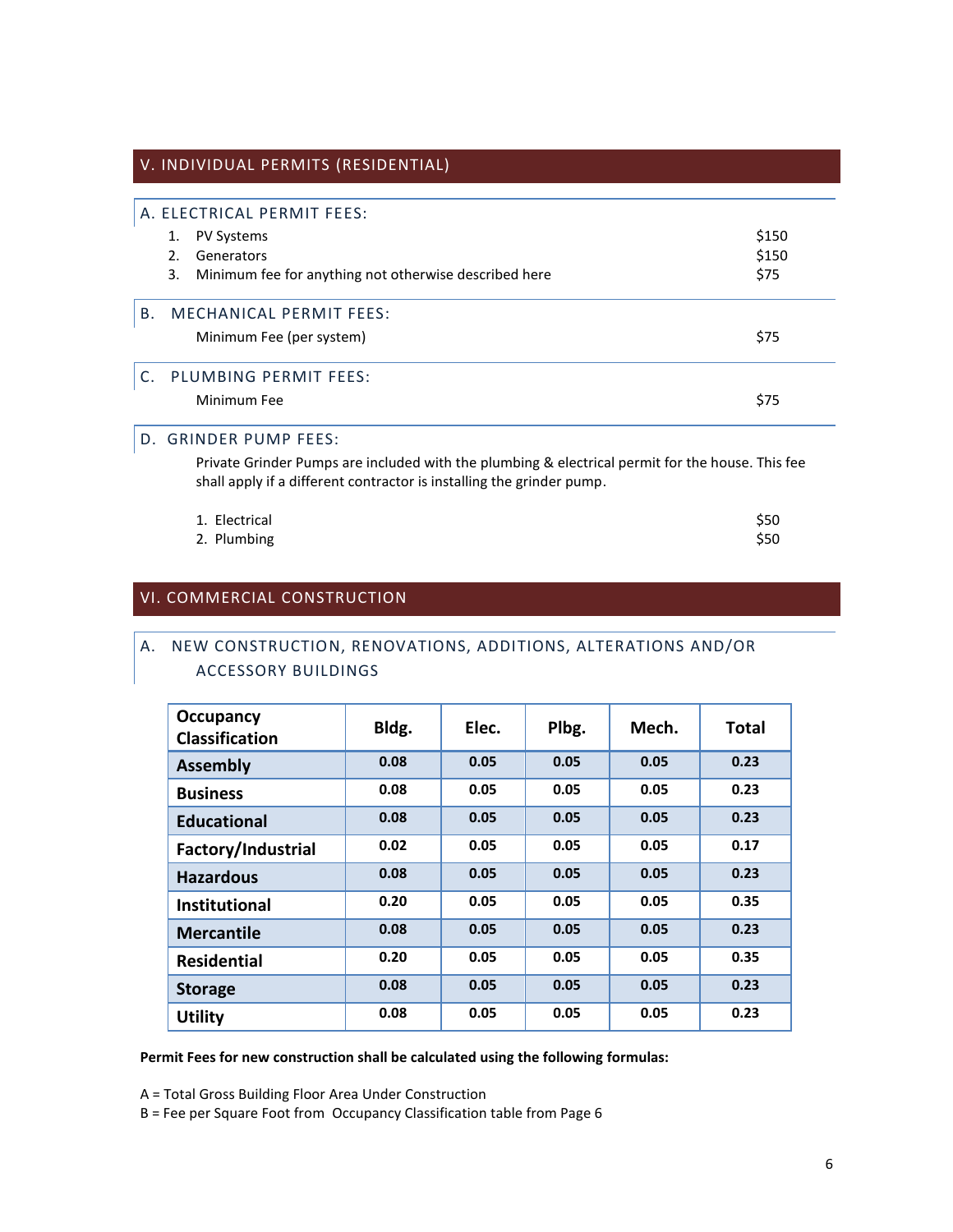BUILDING PERMIT FEES ARE TO BE PAID BY THE GC FOR THE BLDG. AND THE INDIVIDUAL SUB-CONTRACTORS WILL BE RESPONSIBLE FOR THEIR PERMIT(S) AND FEE(S).

| <b>Total Gross Building Floor Area Under Construction:</b>             | Formula                      |  |
|------------------------------------------------------------------------|------------------------------|--|
| New Structures $0 - 50,000$ sq. ft.                                    | $A \times B$                 |  |
| New Structures 50,000 - 100,000 sq. ft.                                | $A \times B$ (25% Reduction) |  |
| New Structures $100,000 + sq.$ ft.                                     | $A \times B$ (50% Reduction) |  |
| Shell Permit (Includes Building, Electrical, Mechanical, and Plumbing) |                              |  |
|                                                                        | $A \times B$ (75% Reduction) |  |

**All commercial renovations, upfit completion, additions, or alterations (any size)** *A x B* (25% Reduction)

#### B. MINIMUM COMMERCIAL PERMITS *(FOR ITEMS NOT ITEMIZED OR COVERED BY THE SQUARE FOOTAGE CALCULATION)*

|    |                                  | SQUARE FOUTAGE CALCULATION)                       |  |
|----|----------------------------------|---------------------------------------------------|--|
|    | <b>Building</b>                  | \$200                                             |  |
|    | Electrical                       | \$100                                             |  |
|    | Plumbing                         | \$100                                             |  |
|    | Mechanical (per system)          | \$100                                             |  |
|    | COMMERCIAL SIGNS (BUILDING ONLY) |                                                   |  |
|    | Wall<br>1.                       | \$100                                             |  |
|    | 2.<br>Ground                     | \$100                                             |  |
|    | 3.<br>Canopy                     | \$100                                             |  |
| D. | <b>TEMPORARY POWER</b>           | \$500                                             |  |
|    |                                  | Refund = Permit Fee - \$300 Administrative Charge |  |

Refund must be requested with 90 days of Certificate of Compliance or Occupancy.

### VII. COMMERCIAL PLAN REVIEW

A. Building, Electric, Mechanical, Plumbing Reviews \$100 per submittal